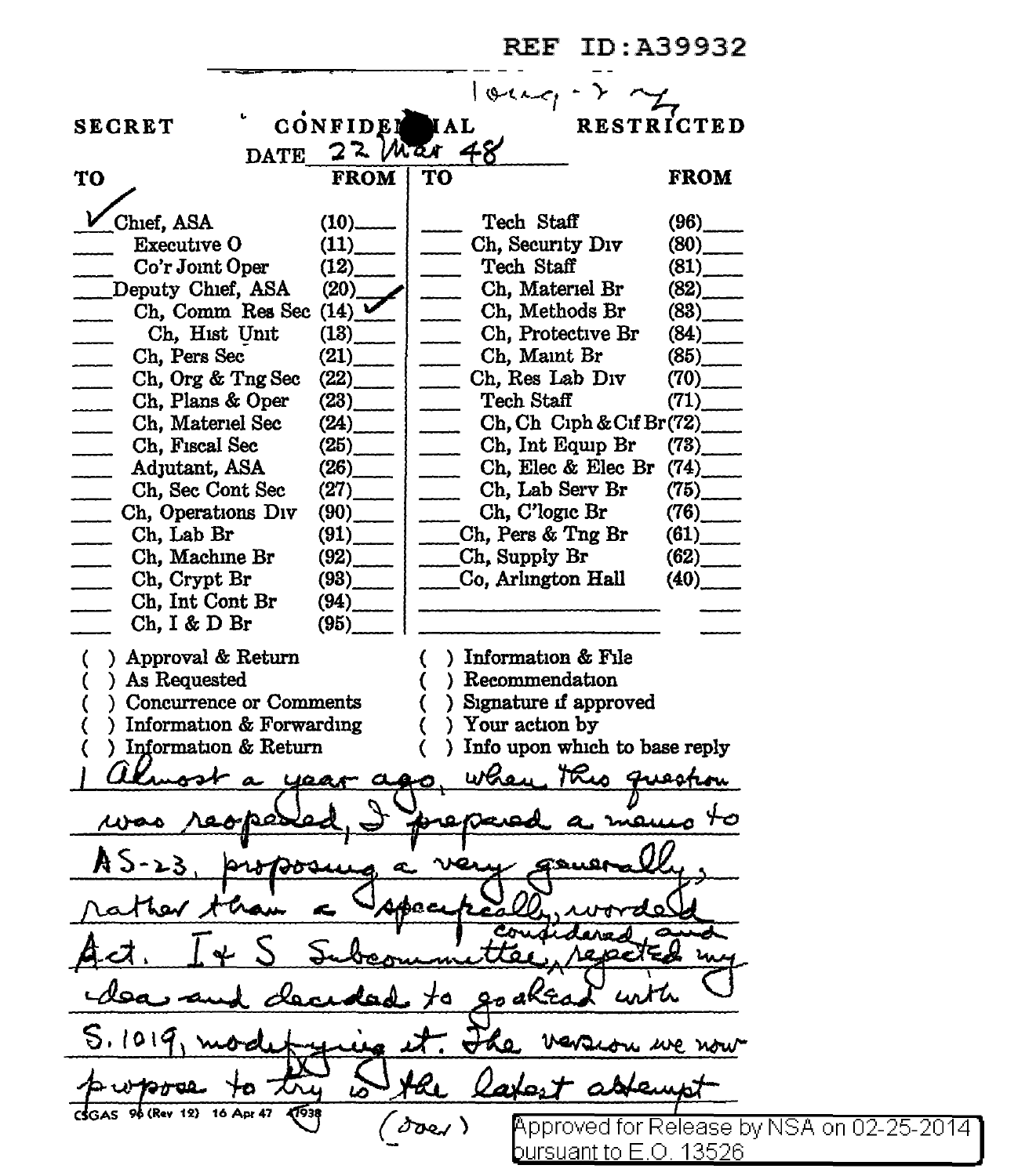ID:A39932 REF

I have studied left Francis memo to USCICC and more than on lier courred we are going at this the wrong way - and one York can be very risky. On the other hand, a bild of a very governed nature acceptance, with no reak whatever to Siguit, 3. I therefore send you hereurth my onqueal mours of 30 fully 47 to 15hrs. with the death DJ elaborated upon the Dasis of a very goveral Act! I unge your sending counderation of my proposal.  $AS14$ It would not trepossible to start over and get a hearing before present session of Congress Well are defendely completed the present bill, or none at de, for this bession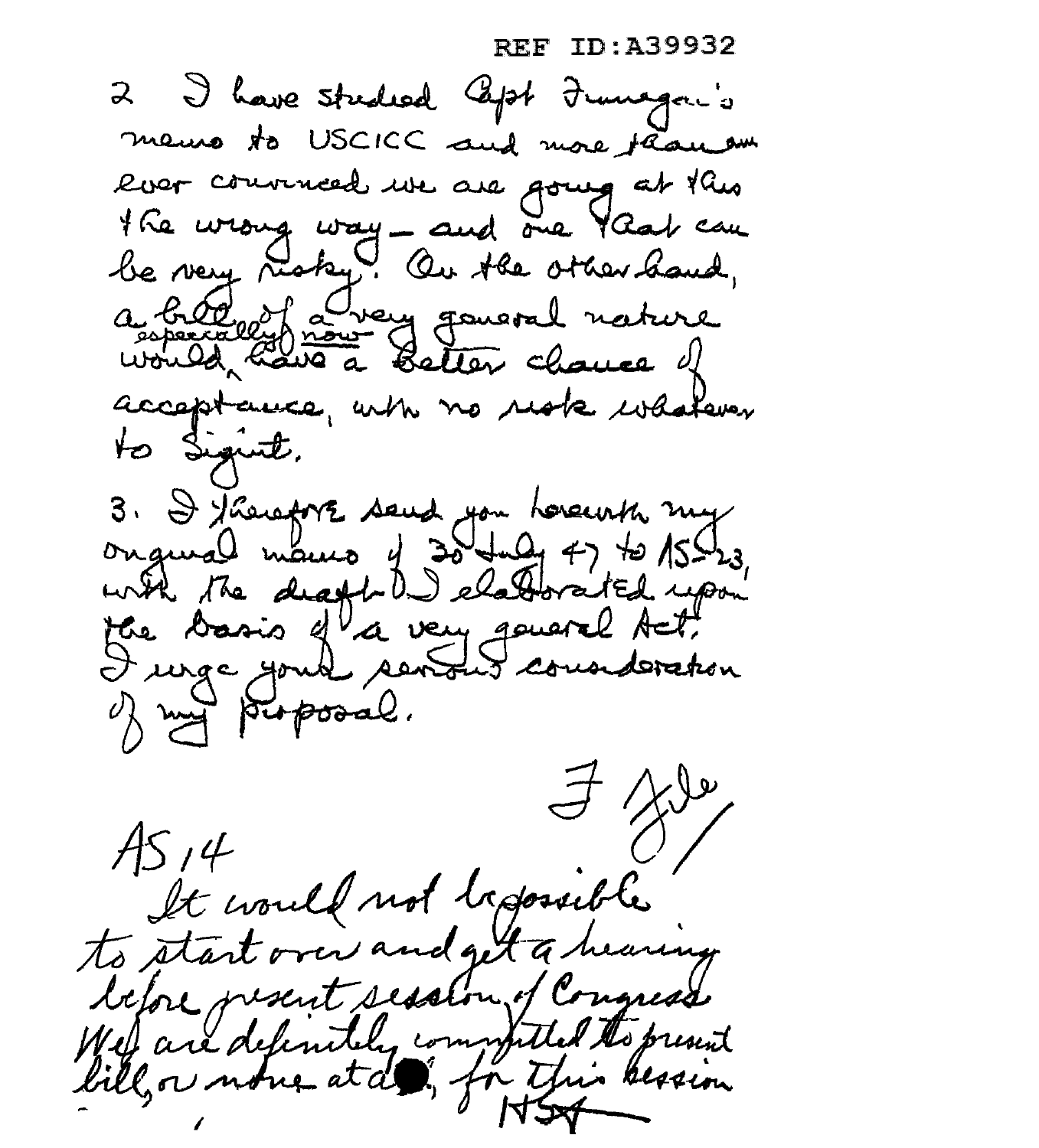ma farlein

#### **80TH CONGRESS** 1st SESSION

# S. 1019

## IN THE SENATE OF THE UNITED STATES

APRIL 1 (legislative day, MARCH 24), 1947 Mr. GURNEY (by request) introduced the following bill; which was read twice and referred to the Committee on the Judiciary

To insure further the military security of the United States by preventing disclosures of information secured through official sources.

Be it enacted by the Senate and House of Representa- $\mathbf{1}$ tives of the United States of America in Congress assembled,  $\bf{2}$ That whoever, by virtue of his employment by or perform-3 ance of services for the United States or by virtue of his 4 employment by any person, firm, or corporation performing 5 services for the United States or by virtue of his service in 6 7 the armed forces of the United States, having obtained, or having had custody of, access to, or knowledge of (1) any 8 9 information concerning the nature, preparation, or use of any code, cipher, or cryptographic or cryptanalytical system of **10**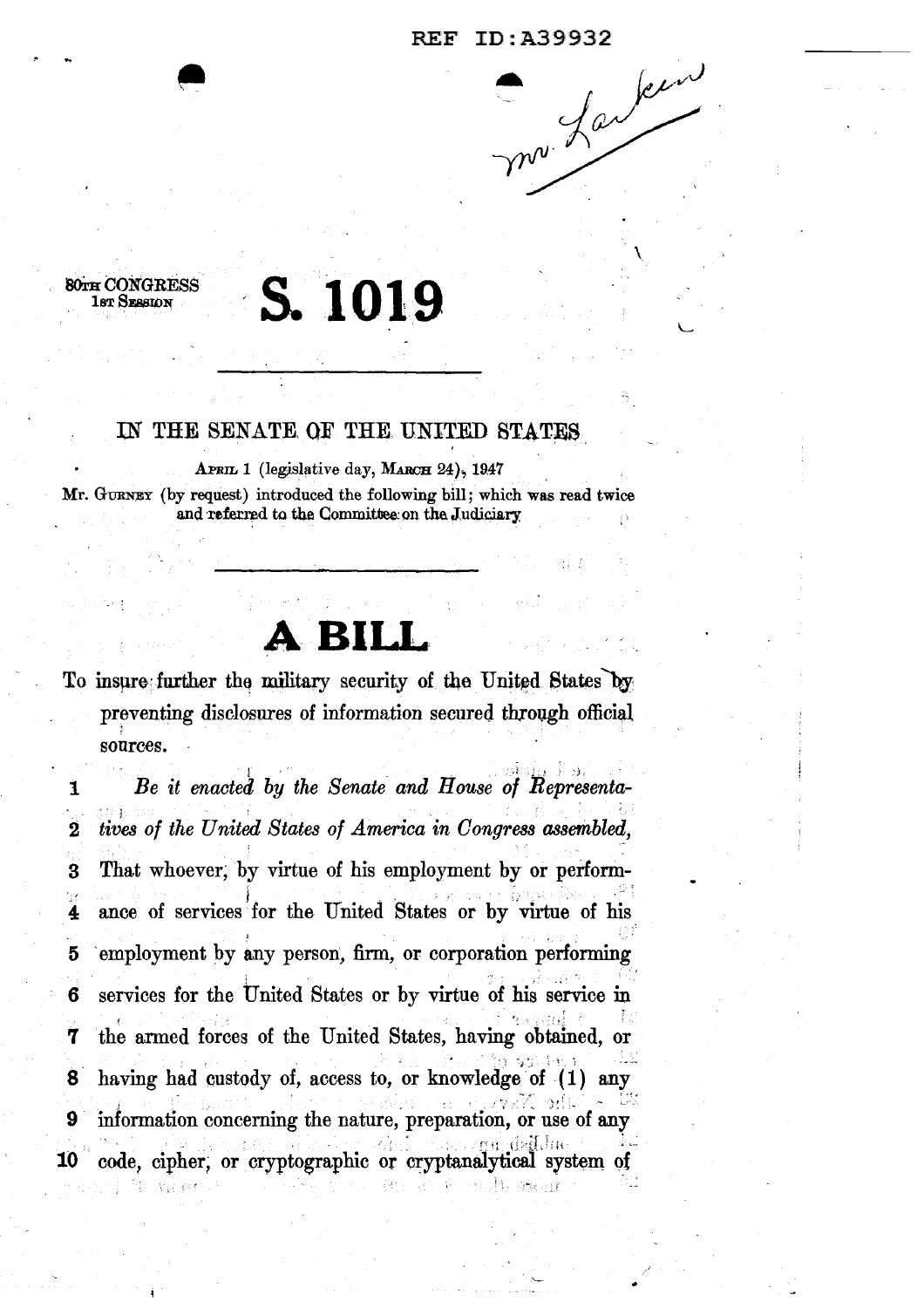2

1 the United States or any foreign government; or (2) any 2 information concerning the design, construction, use, main-3 tenance, or repair of any device, apparatus, or appliance 4 used or prepared or planned for use by the United States or 5 any foreign government for cryptographic or cryptanalytic 6 purpose; or ( 3) any message, document, writing, note, 7 paper, or the contents or meaning thereof, which has been, 8 or purports to have been, prepared or transmitted in or by 9 the use of any code, cipher, or cryptographic system of the . 10 United States or any foreign government; or (4) any in-11 formation concerning the cryptographic or cryptanalytic 12 activities of the United States or any foreign government; 13 or (5) any information which has been or purports to have 14 been derived from cryptanalysis of messages transmitted by 15 the United States or any foreign government, shall willfully, 16 without authorization by the head of the department or 17 agency by which such person was employed or in which he 18 performed services at the time when he had custody of or 19 access to or obtained knowledge of the above-described in-20 formation or materia1, or if such department or agency is 21 no longer in existence, without joint authorization by the 22 Secretary of State, the Secretary of War, and the Secretary 23 of the Navy, communicate, furnish, or transmit to another 24 or publish any such information or material, shall be fined 25 not more than \$10,000 or imprisoned not more than ten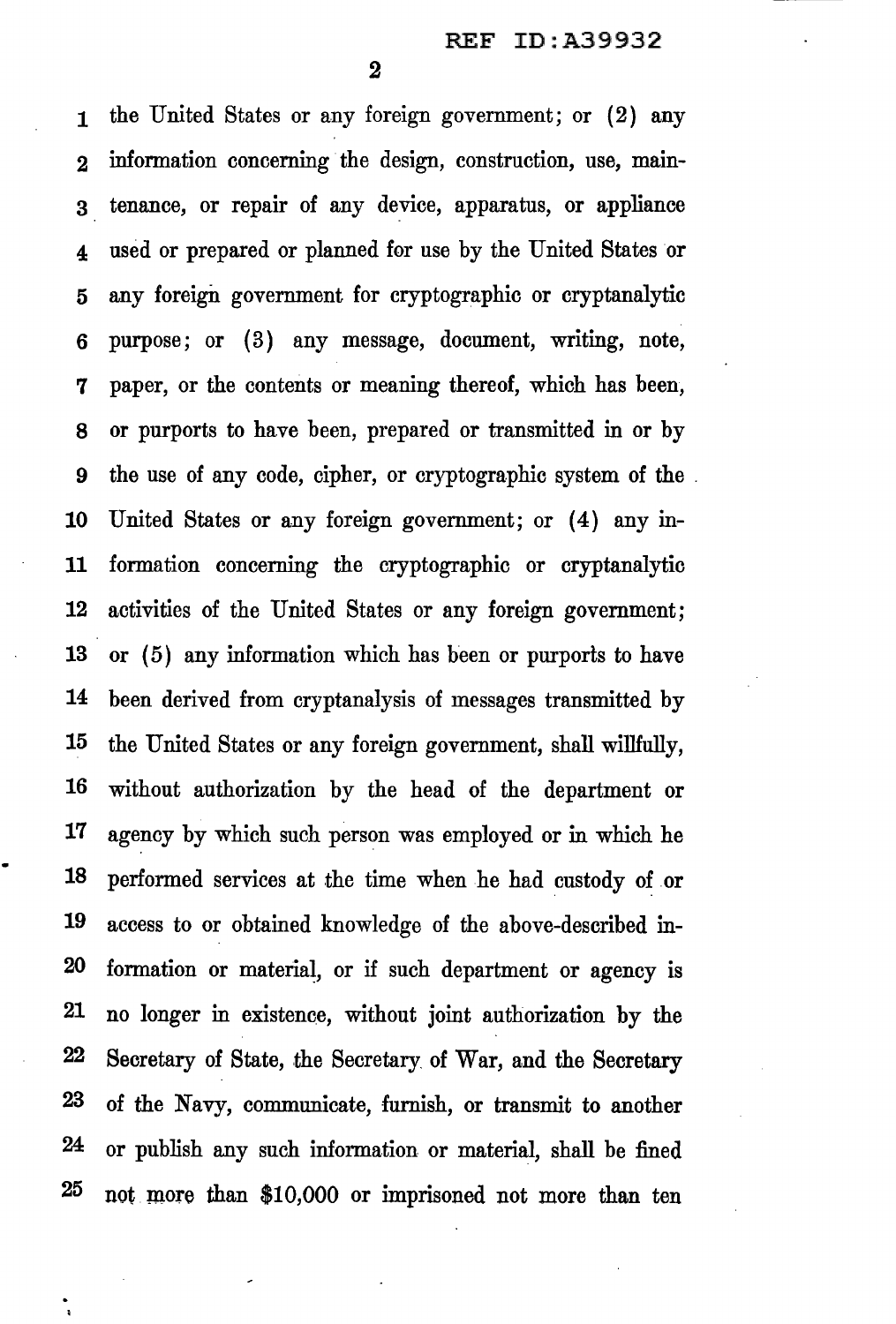### REF ID:A39932 3

1 years or both. Authorizations, as herein provided, shall be 2 granted only in accordance with regulations prescribed by 3 the President.

4 SEC. 2. Whoever, by virtue of his employment by or 5 performance of services for any foreign government or by 6 virtue of his service in the armed forces of any foreign govern-7 ment, having obtained, or having had custody of, access to, 8 or knowledge of ( 1) any information concerning the nature, 9 preparation, or use' of any code, cipher, or cryptographic or 10 cryptanalytical system of the United States; or { 2) any 11 information concerning the design, construction, use, main-12 tenance, or repair of any device, apparatus, or appliance used 13 or prepared or planned for use by the United States for 14 cryptographic or cryptanalytic purpose; or (3) any message, 15 document, writing, note, paper, or the contents or meaning 16 thereof, which has been, or purports to have been, prepared 17 or transmitted in or by the use of any code, cipher, or crypto-18 graphic system of the United States; or (4) any information 19 concerning the cryptographic or cryptanalytic activities of 20 the United States; or (5) any information which has been or 21 purports to have been derived from cryptanalysis of messages 22 transmitted by 'the United States, shall willfully, without joint 23 authorization by the Secretary of State, the Secretary of War, 24 and the Secretary of the Navy communicate, furnish, or trans-25 mit to another or publish any such information or material,

 $\frac{1}{2}$ 

 $\frac{1}{2}$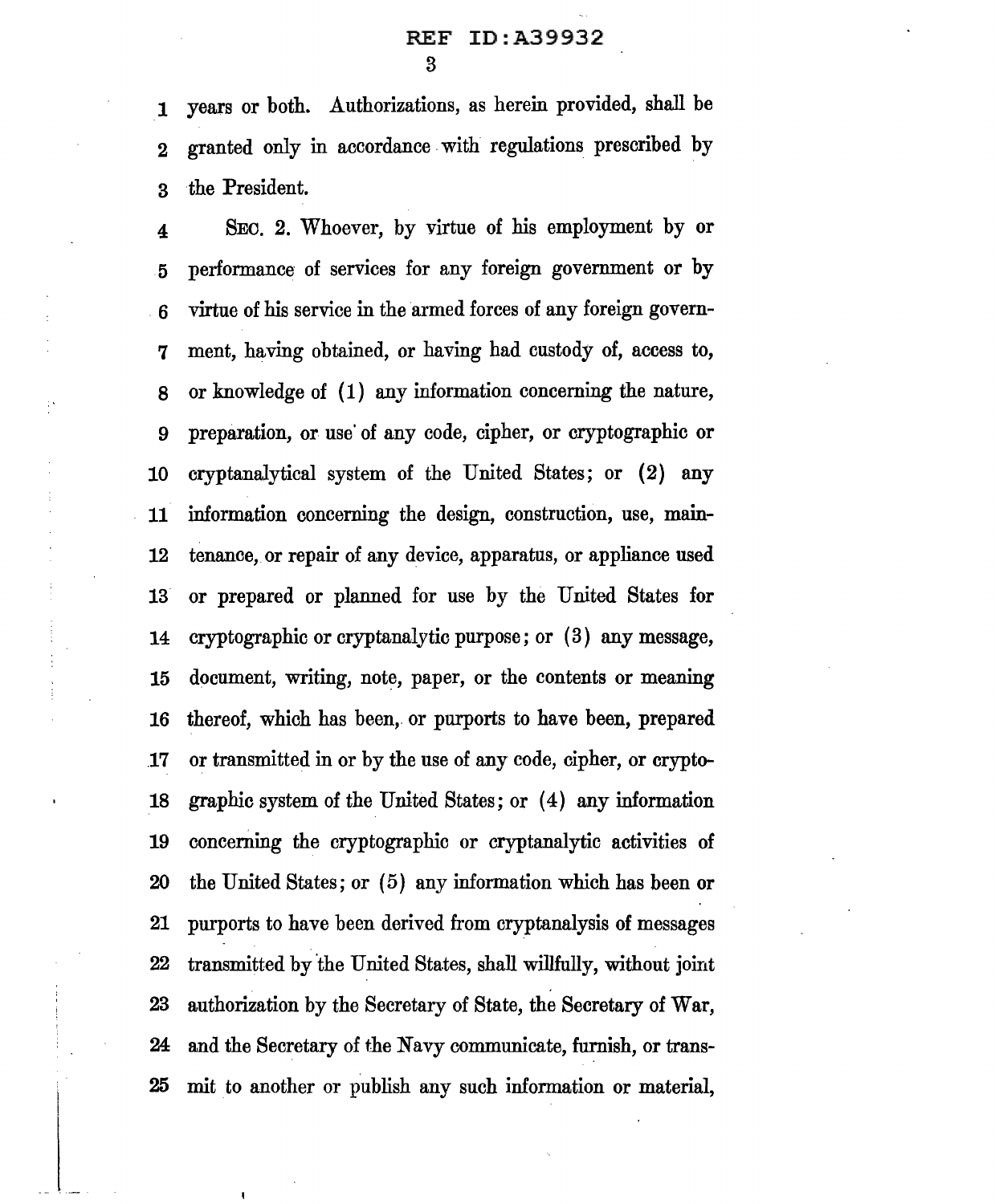4

1 shall be fined not more than \$10,000, or imprisoned not more 2 than ten years, or both.

3 SEO. 3. The term "foreign government" as used herein 4 includes any person or persons acting or purporting to 5 act for or on behalf of any military or naval force, faction, 6 party, department, agency, or bureau of or within a foreign 7 country, or for or on behalf of any government or any s person or persons purporting to act as a government within 9 a foreign country, whether or not such government is recog-10 nized by the United States.

11 SEO. 4. (a) The terms "code", "cipher", and "crypto-12 graphic" as used herein include any secret writing, decep-13 tion, mechanical or electrical device, or other method used 14 for the purpose of disguising or concealing the contents 15 or the meaning of any communication.

16 (b) The term "cryptanalytic" as used herein includes 17 all methods of interception and all methods of obtaining 18 information of the contents of cryptographic communication. 19 SEO. 5. Nothing in this Act shall prohibit the furnish-20 ing, upon lawful demand, of information to any regularly 21 constituted committee of the Senate or House of Repre-22 sentatives of the United States of America, or joint com-23 mittee thereof.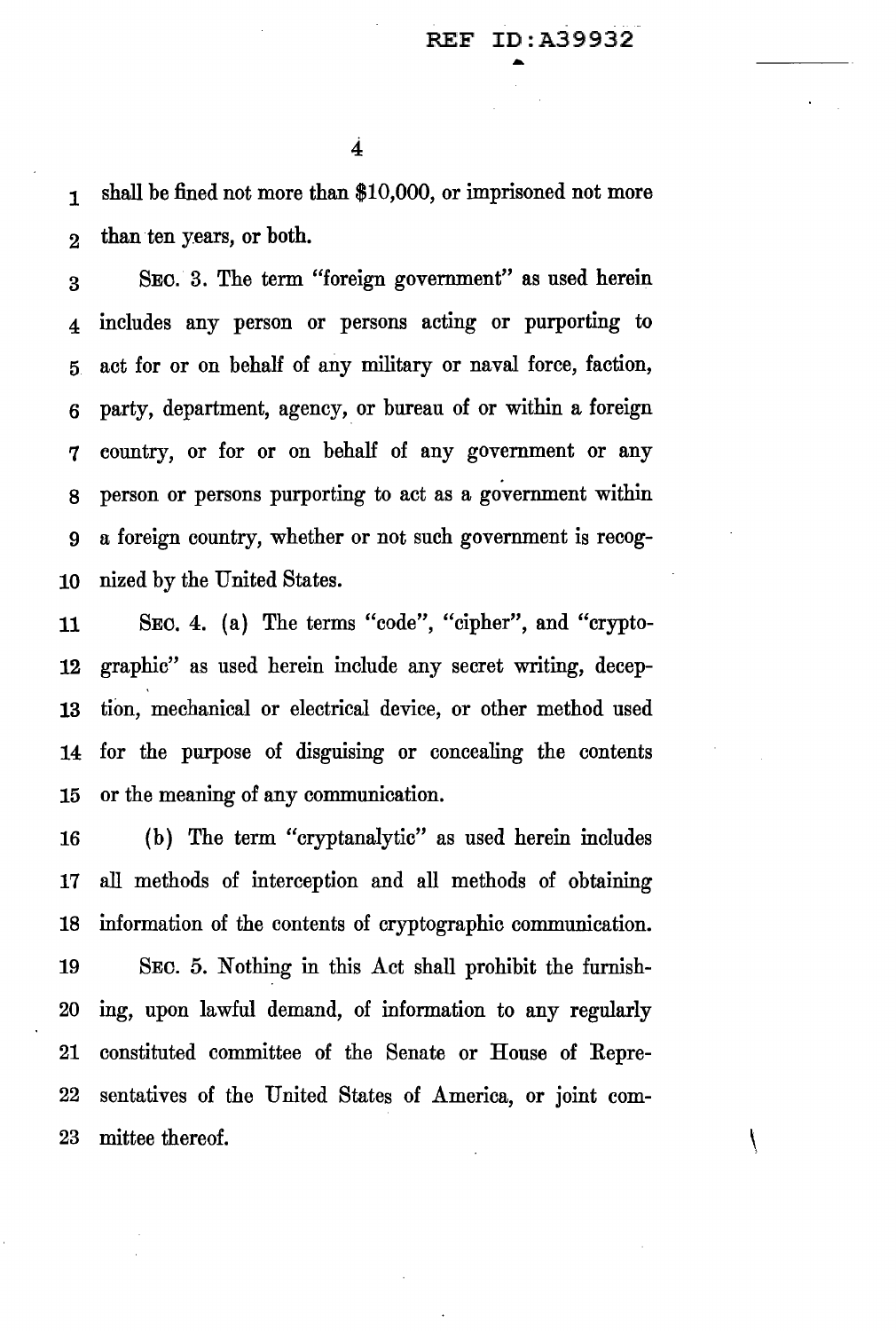(

 $\sqrt{ }$ 

## **80TH CONGRESS S. 1019**

## **A BILL**

To insure further the military security of the United States by preventing disclosures of information secured through official sources.

#### By Mr. GURNEY

APBIL 1 (legislative day, MARCH 24), 1947 Read twice and referred to the Committee on the **Judiciary**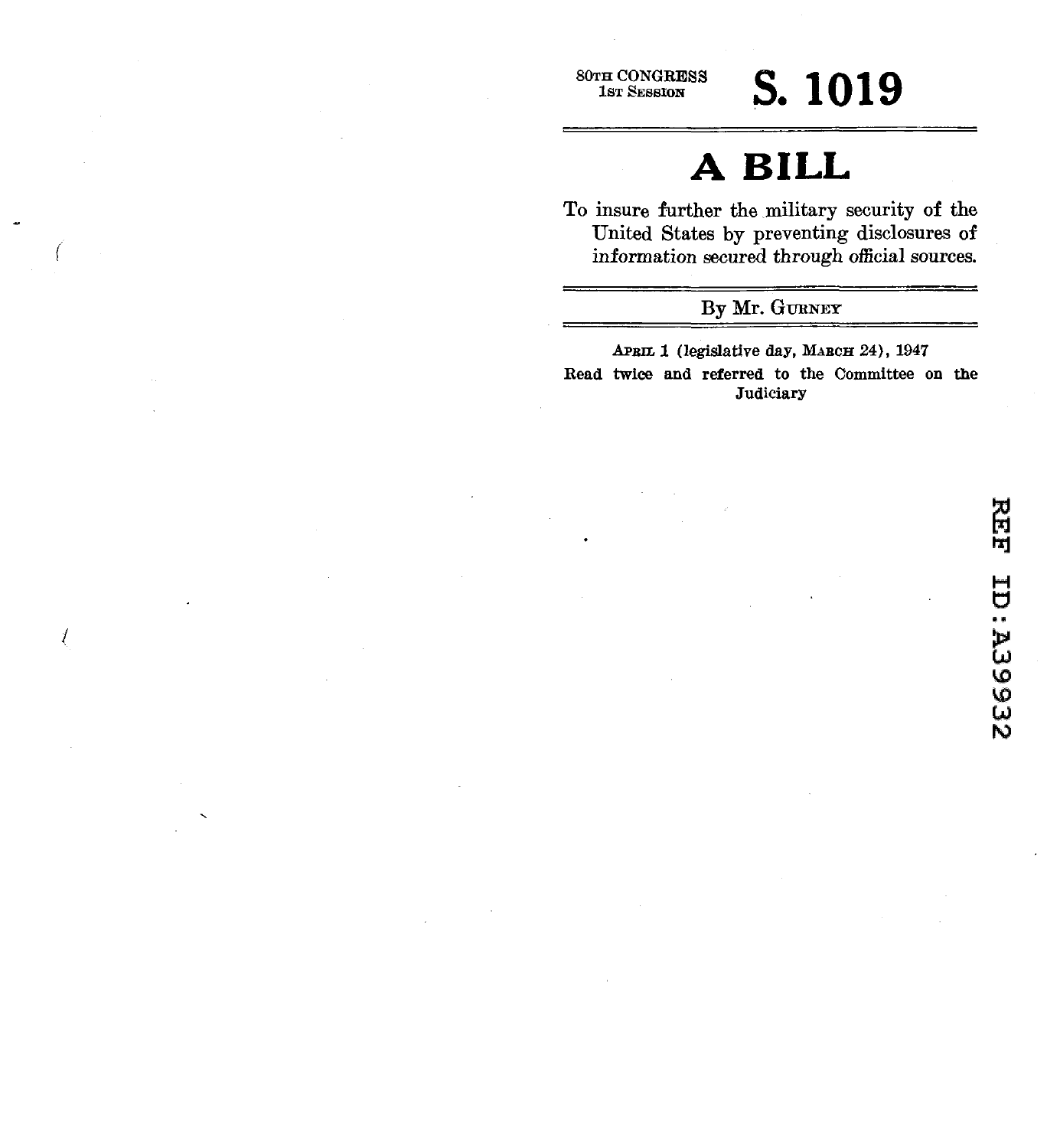*BOTH* CONGRESS 2D SESSION

**S.2680** 

(formody S, 1019)

#### IN THE SENATE OF THE UNITED STATES

MAY 17 (legislative day, MAY 10), 1948

Mr. GURNEY introduced the following bill; which was read twice and referred to the Committee on Armed Services

## **A BILL**

To enhance further the security of the United States by preventing disclosures of information concerning the cryptographic systems and the communication intelligence activities of the United States.  $\mathbb{R}^n$ 

1 Be it enacted by the Senate and House of Representa-2 *tives of the United States of America in Congress assembled,* 3 That whoever shall communicate, furnish, transmit, or other-'·.· = 4 wise make available to an unauthorized person, or publish, 5 or use in any manner prejudicial to the safety or interest 6 of the United States or for the benefit of any foreign gov-7 ernment to the detriment of the United States· any classified  $8$  information  $(1)$  concerning the nature, preparation, or use  $9$  of any code, cipher, or cryptrographic system of the United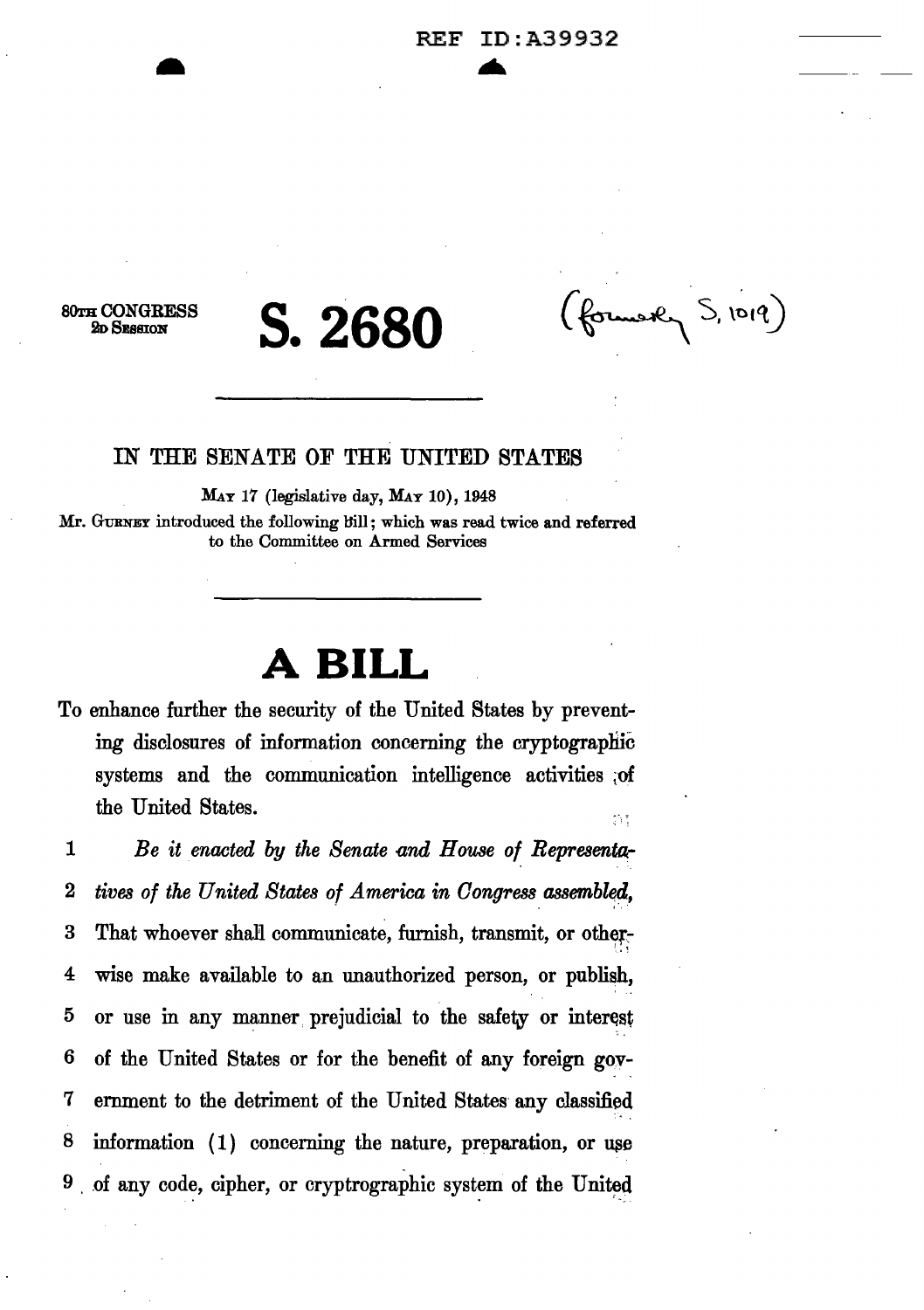2

1 States or any foreign government; or (2) concerning the 2 design, construction, use, maintenance, or repair of any 3 device, apparatus, or appliance used or prepared or planned 4 for use by the United States or any foreign government for 5 cryptographic or communication intelligence purposes; or 6 . ( 3) concerning the communication intelligence activities of 7 the United States or any foreign government; or ( 4) 8 obtained by the processes of communication intelligence from 9 the communications of the United States or any foreign 10 government, shall! be fined not more than \$10,000 or 11 imprisoned not more than ten years or both.

12 SEC. 2. (a) The term "classified information" as used 13 herein shall be construed to mean information which, at the **14:** time of a violation under this Act, is, for reasons of national **15** security, specifically designated by a United States Govern-16 ment agency for limited or restricted dissemination or dis-**17** tribution.

18 (b) The terms "code", "cipher", and "cryptographic **19** system" as used herein shall be construed to include in their 20 meanings, in addition to their usual meanings, any method **21** of secret writing and any mechanical or electrical device 22 or method used for the purpose of disguising or concealing 23 the contents, significance, or meanings of communications.  $24$ The term "cryptographic purposes" as used herein is corre-25 spondingly extended in the scope of its meaning.

**A**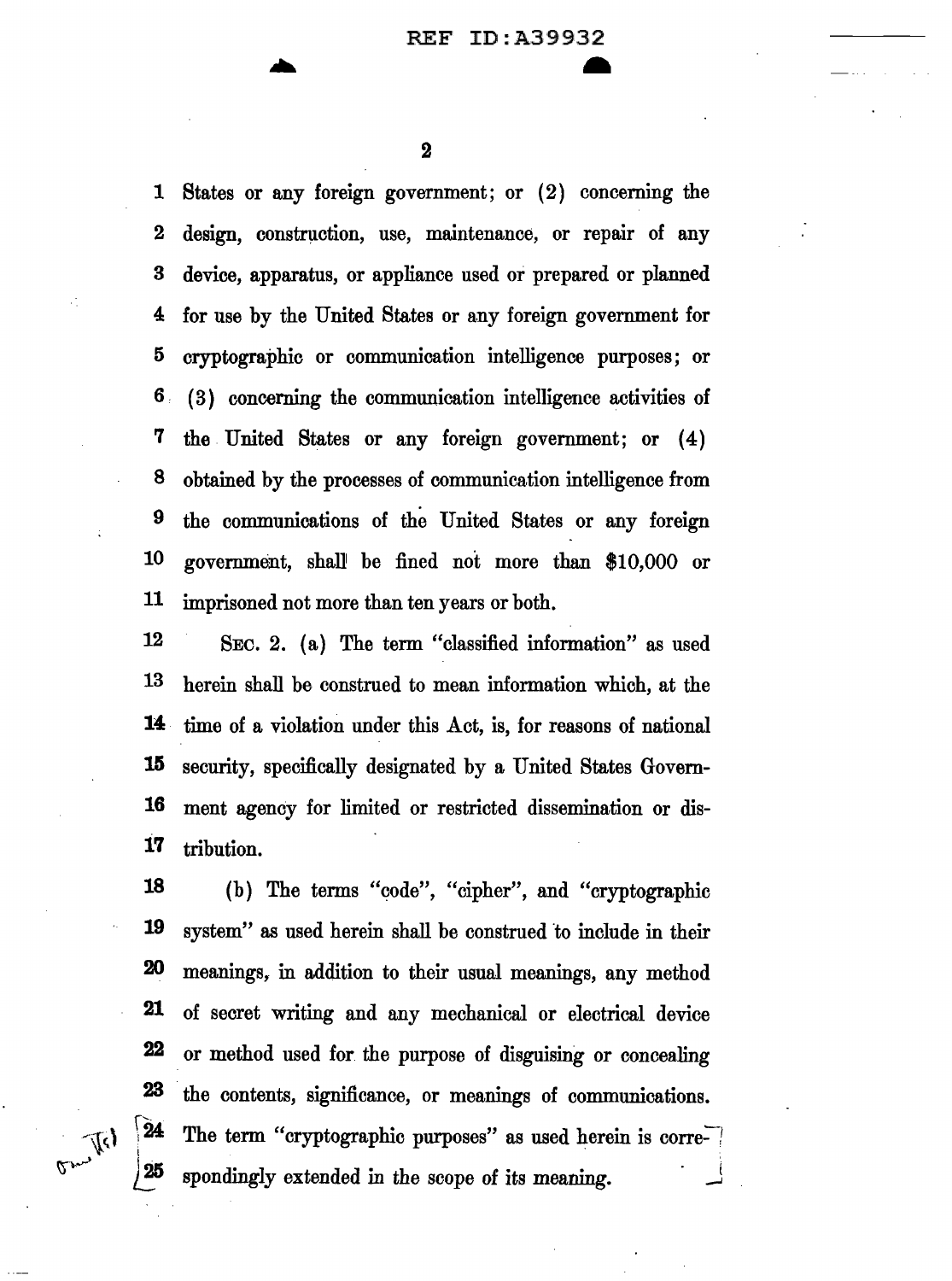1 ( c) The term "foreign government" as· used herein *2* shall be construed to include in its meaning any person or 3 persons acting or purporting to act for or on . behalf of 4 any faction, party, department, agency, bureau, or military 5 force of or within a foreign country, or for or on behalf 6 of any government or any person or persons purporting to · 7 act as a government within a foreign country, whether or 8 not such government is recognized by the United States.

9 ( d) The term "communication· intelligence" as used 10 herein shall he construed to mean all procedures and methods 11 used in the interception of communications and the obtain-12 ing of information from such communications by other than 13 the intended recipients. The terms "communication intelli-<br>14 gence activities" and "communication  $\frac{1}{2}$ ." **14** gence activities" and "communication intelligence purposes" **15** as used herein shall be construed accordingly. -

( e) The term "unauthorized person" as used herein shall be construed to mean any person who, or agency which, is not authorized to receive information of the categories 19 set forth in section 1 of this Act, by the President, or by the head of a department or agency of the United States Government which is expressly designated by the President 22 to engage in communication intelligence activities for the 23 United States.

24 SEC. 3. Nothing in this Act shall prohibit the furnish-25 ing, upon lawful demand, of information to any regularly